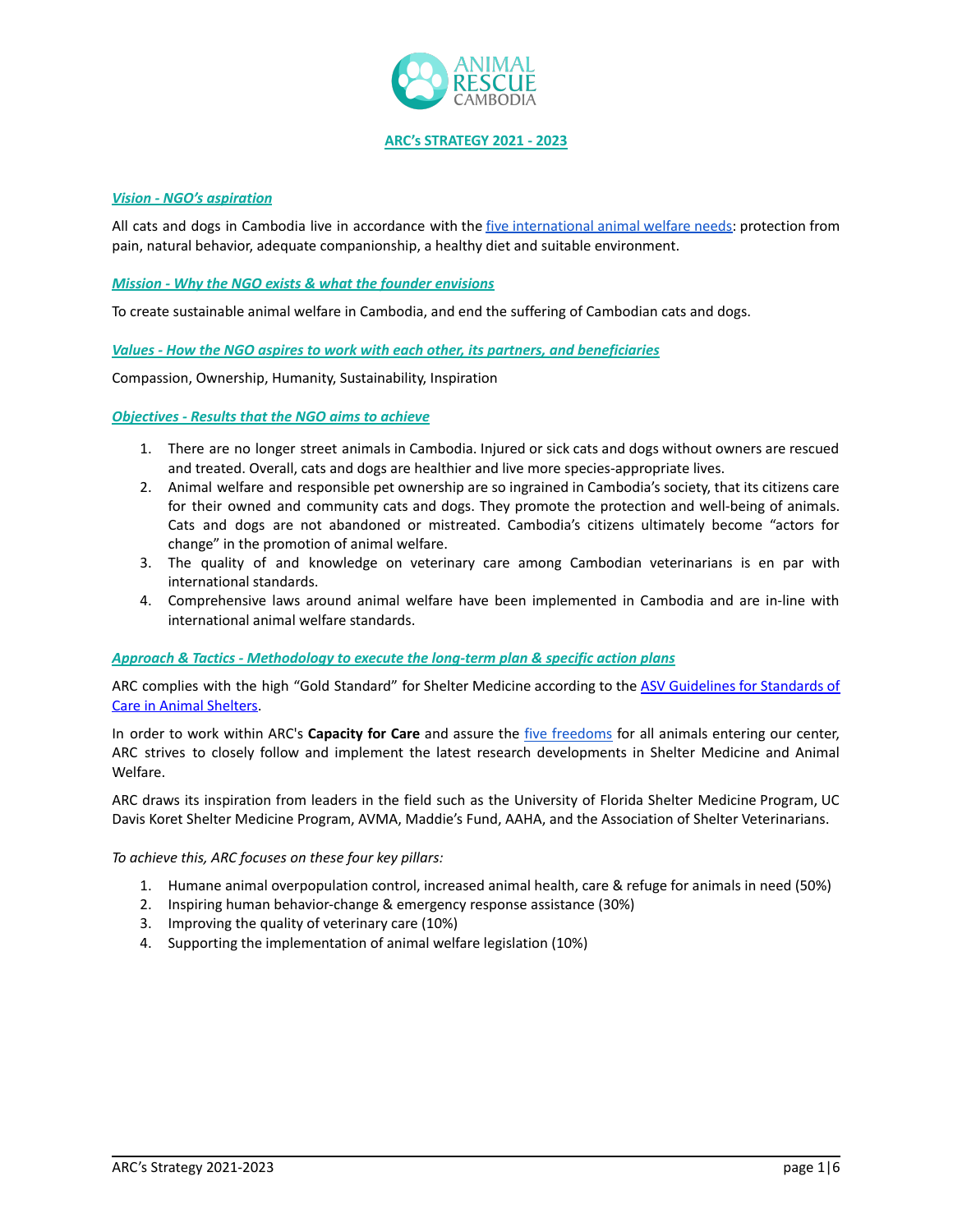

*This is how ARC aims to implement and fulfill its four strategic pillars:*

- **1. Animal overpopulation control, increased animal health, care & refuge for animals in need**
	- 1a. Overpopulation control of stray/pagoda animals through high-quality high volume spay/neuter (HQHVSN) as a sustainable and humane method.
	- 1b. Reduction of the number of sick animals through *sustainable disease prevention* (vaccinations, regular routine health checks).
	- 1c. Sick/surrendered cats and dogs are treated at ARC's in-house clinic and housed for the duration of their rehabilitation. ARC strives to keep the average length of stay below 2 weeks.
	- 1d. Subsidized desexing, preventative and medical care for cats and dogs of disadvantaged groups.
	- 1e. Placing rescue animals in suitable forever homes by increasing ARC's adoption-driven capacity.
	- 1f. ARC strives to maintain its Live Release Rate (ASPCA formula) at 80% or higher and the Save Rate (ASPCA formula) at 90% or higher.

### **2. Inspiring human behavior-change & emergency response assistance**

- 2a. Awareness raising on animal welfare issues among animal caretakers and pet owners. Providing state-of-the-art concepts for caring for animals and responsible pet ownership.
- 2b. Scaling up of the existing *Surrender Prevention Program* to assure safety for all animals in need of ARC's support and to maintain the center's ability to work within its Capacity for Care.
	- Encourage families to keep their (rescue) pets by providing medical, behavioral & welfare support.
	- Low-barrier veterinary care offers and subsidized/low-cost vet care to keep families together.

## **3. Improving the quality of veterinary care**

● Enabling Cambodian veterinarians to gain practical work experience with accomplished veterinary professionals focusing on HQHVSN, infectious disease prevention, stress-free animal handling, medical treatments and positive animal behavior training.

### **4. Supporting the implementation of animal welfare legislation**

● Collaboration with provincial and national authorities and governments to implement animal welfare legislation and oppose animal cruelty through policy making, e.g. dog meat ban.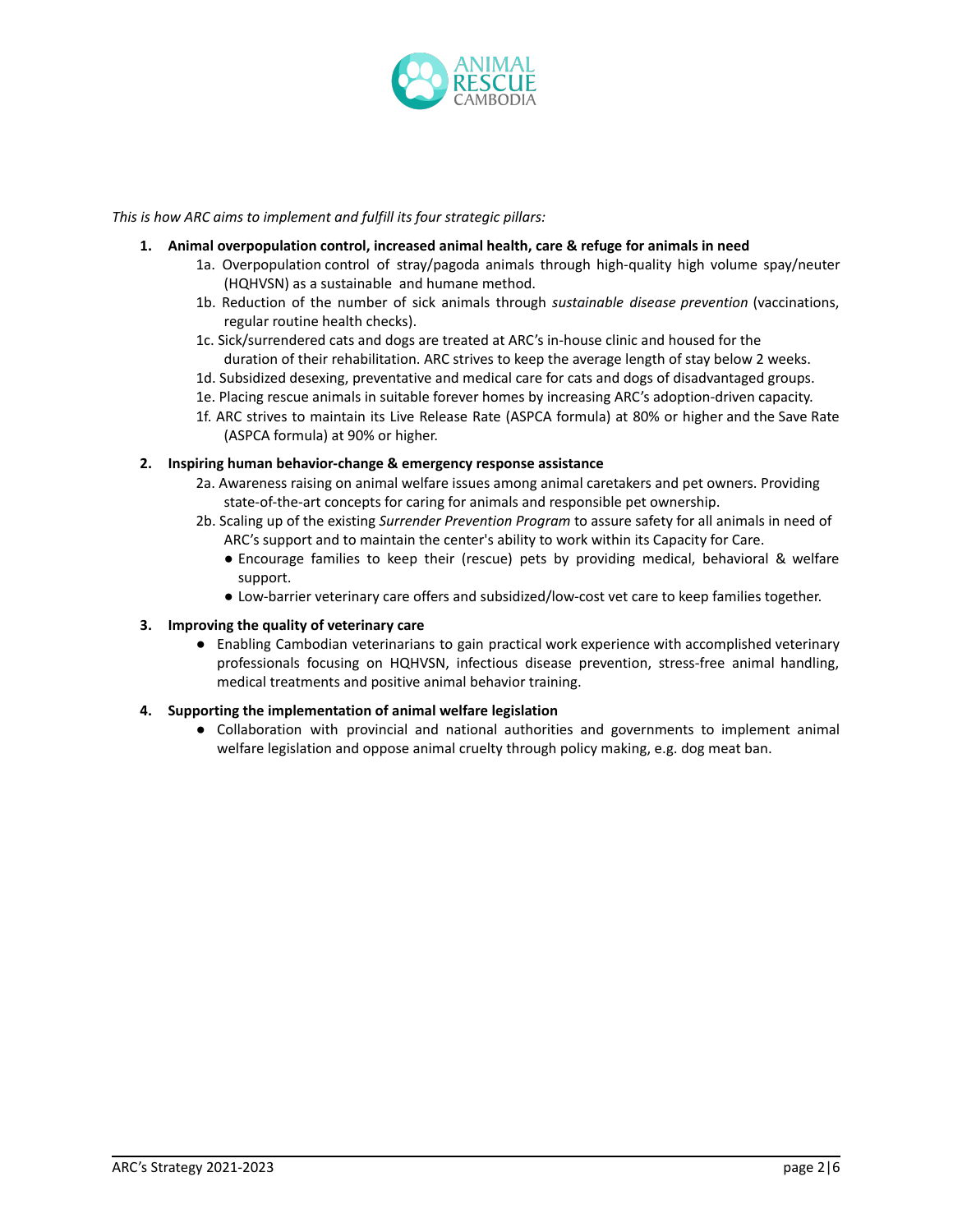

# **The Status Quo - End Of 2021**

## **Fundraising/Organizational**

- ARC is in the process of transforming organizationally from the differentiation phase (formalization of processes) to the integration phase (decentralization of processes; sustainable scaling up of operations)
- Funding has shifted compared to the previous year. (1) Due to the collaboration of two large new program partners, the iNGO grant funding has temporarily reached around 70% while around 25% continue to come from private individual donations and a slightly lower 5% of contributions are donated in-kind. (2) The annual budget in 2021 has increased by around 28% compared to the previous year. The ARC fundraising team works on increasing private individual donations as an unrestricted source of funding while collaborating impactfully with local and international partner NGOs on a project/program-basis.
- ARC's network of donors is continuously growing and expanding, standing at more than 1,200 individual supporters and organizations around the world. Partnerships with local and international NGOs have been deepened and expanded. Further key stakeholders and partners include line government and local authorities, local businesses and clinics, animal groups and advocates, global coalition partners, in-kind donors, Cambodian educational institutions, and local communities.

### **Overpopulation/Health Care**

- preventative/medical care to 650 pagoda animals over 6 months provided
- Over the last 5.5 years...
	- ARC cared for 1,250 animals per year on average in total (2,400+ animals cared for in 2021)
	- ARC desexed 680 animals per year on average (1,000+ sterilizations in 2021)
	- ARC administered 2,800 core/rabies vaccinations per year on average (3,000+ core/rabies vaccinations in 2021)
	- ARC facilitated 220 adoption/foster placements per year on average (400 placements in 2021)
- first-aid response for 77 dog meat rescues given

## **Behavior-Change/Outreach**

- 2,100 teachers & 58,000 students educated on rabies prevention; 7,200 bite case incidents investigated
- 300 poor pets kept in their families, saving them from abandonment
- 12 local communities that are home to 4,500 animals supported with medical care and tips to look after their guarded cats and dogs
- easy and cost-effective tips provided far-reaching online/on social media, so animal guardians can help cats and dogs in need, especially during the tough Covid-times
- 995kg of pet food distributed during the especially tough Covid-times

### **Vet Care Quality**

- Introduced HQHVSN techniques to 2 junior veterinary surgeons, 10 veterinary assistants at ARC as well as university students at the Royal University of Agriculture.
- ARC provided a scholarship to ARC's resident vet to obtain his DVM at the Royal University of Agriculture.
- Through ARC's partner, the Battersea Academy, ARC's vet team received valuable training on best practice cat and dog behavior and welfare.
- Continuously improving Shelter Medicine standards in line with the ASV [Guidelines](https://www.sheltervet.org/assets/docs/shelter-standards-oct2011-wforward.pdf) for Standards of Care in Animal [Shelters](https://www.sheltervet.org/assets/docs/shelter-standards-oct2011-wforward.pdf) through our in-house MSc Shelter Medicine professional.

### **Government Collaboration/Legislation**

● Dog meat was officially banned in Siem Reap in July 2020 with the support of ARC. In early 2021, ARC assisted Siem Reap authorities with the first-ever official confiscation of 61 dogs destined for slaughter as well as the closure of 1 dog slaughterhouse and rescue of 16 dogs together with FOUR PAWS [International](https://www.four-paws.org/) by providing first-response medical care for the rescue dogs and consulting on the local conditions.

### **Sustainability at ARC Center**

- Implementation of best practice waste management, e.g. using environmentally-free cleaning products, cruelty-free pet food, recycling metal cans with a local trash collector to avoid feral animals getting hurt.
- Intensification of efforts to implement the "refuse, reduce, reuse, and recycle" approach at ARC Center.
- Empowering ARC staff to become role models/actors for change among their friends, family, social groups.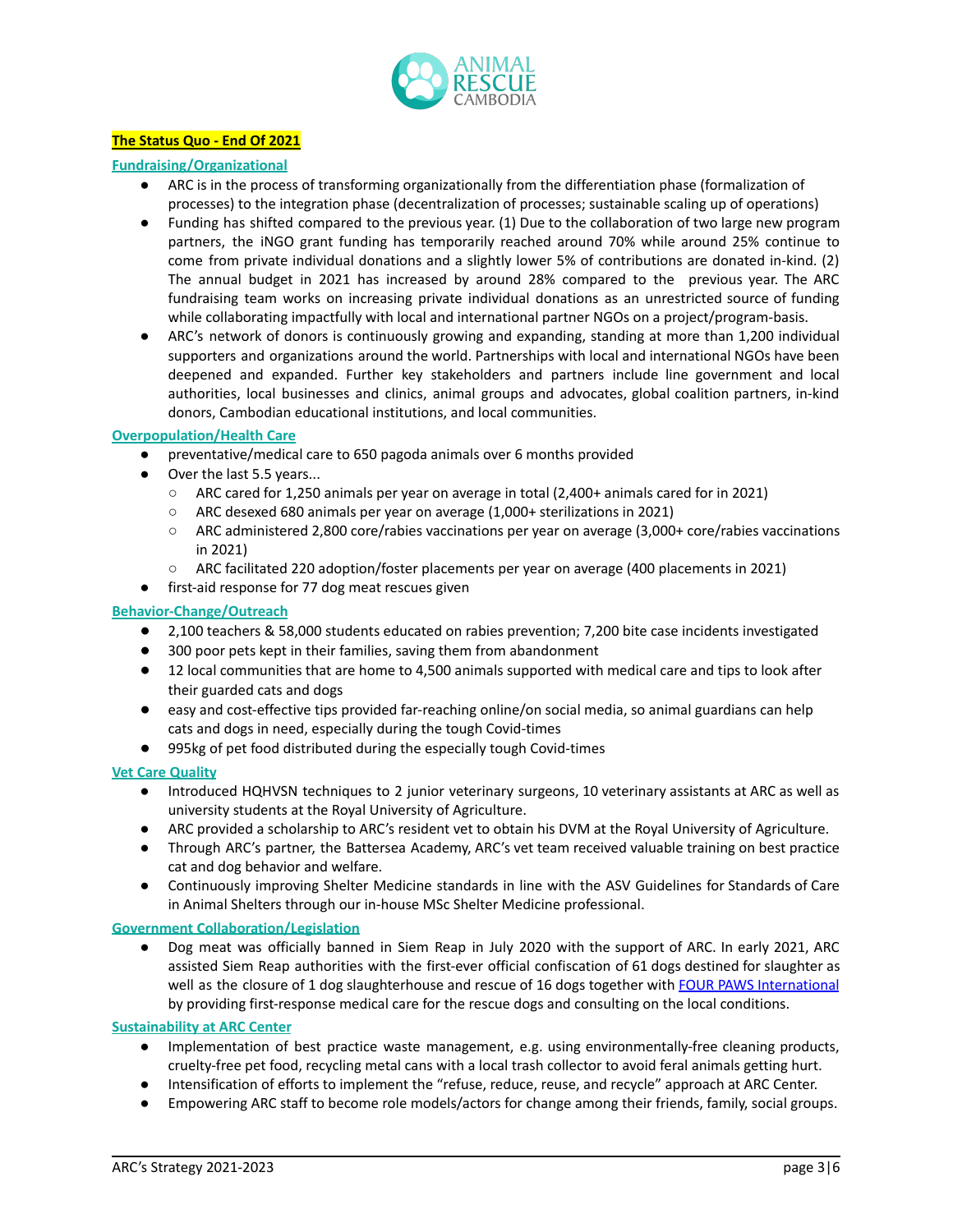

## **The Status Quo - End Of 2020**

## **Fundraising/Organizational**

- ARC has moved from the pioneer phase (start up phase) to the differentiation phase (formalization of processes).
- At present, funding is approximately 60% from iNGO grants, 30% from private individual donors, and 10% from in-kind donors.
- Strong relationship and partnerships with local and international NGOs, the line government and local authorities, businesses, clinics, animal groups and advocates, coalition partners, in-kind donors, educational institutions, and local communities (10 focus pagodas in Phnom Penh).

## **Overpopulation/Health Care**

- [Cambodia](https://www.pasteur.fr/en/research-journal/news/rabies-cambodia) is home to around 5 million dogs, most of them are strays.
- [Around](https://www.ar-cambodia.com/wp-content/uploads/2019/12/Four-Paws-ARC-Dog-Meat-Trade-DMT-Report-2019_English.pdf) 2-3 million dogs are killed every year for their meat.
- **•** There are no statistics on stray cats as well as cats killed in the meat trade in Cambodia.
- ARC assisted FOUR PAWS [International](https://www.four-paws.org/) with the closure of 2 dog slaughterhouses by housing the rescue dogs and consultation on the local conditions.
- Over the last 4.5 years...
	- ARC desexed 550 animals per year on average (870 sterilizations in 2020).
	- ARC administered 1,100 vaccinations (including rabies) per year on average (2,100 vacc. in 2020).
	- ARC placed 100 animals in adoption/foster homes per year on average (220 placements in 2020).

### **Behavior-Change/Outreach**

- 150 children/students per year attended ARC's animal welfare education sessions on average.
- A Community Outreach Program has been implemented and is running smoothly; ARC has been closely collaborating with more than 40 pagodas in Phnom Penh (out of 140) over the past 4 years.
- ARC fed 800 animals at 15 pagodas for 5 months in 2020 as part of Covid-19 feeding programs in cooperation with FOUR PAWS [International.](https://www.four-paws.org/)

## **Vet Care Quality**

● On average, ARC enabled 5 local and international veterinary students to gain practical work experience. [Total = 14 international students (10 in 2018, 4 in 2019) + 8 Khmer students.]

### **Government Collaboration/Legislation**

● ARC cooperated with the Siem Reap Provincial [Government](https://www.facebook.com/SiemReap.provincial) and FOUR PAWS [International](https://www.four-paws.org/) to ban dog meat in Siem Reap province.

### **Sustainability at ARC Center**

- Free spay/neuter and treatments for pets of ARC staff.
- At ARC's center, we recycle, avoid plastic, and bring own containers when eating out/going to the market.
- Staff lunches are vegan, when paid for by ARC.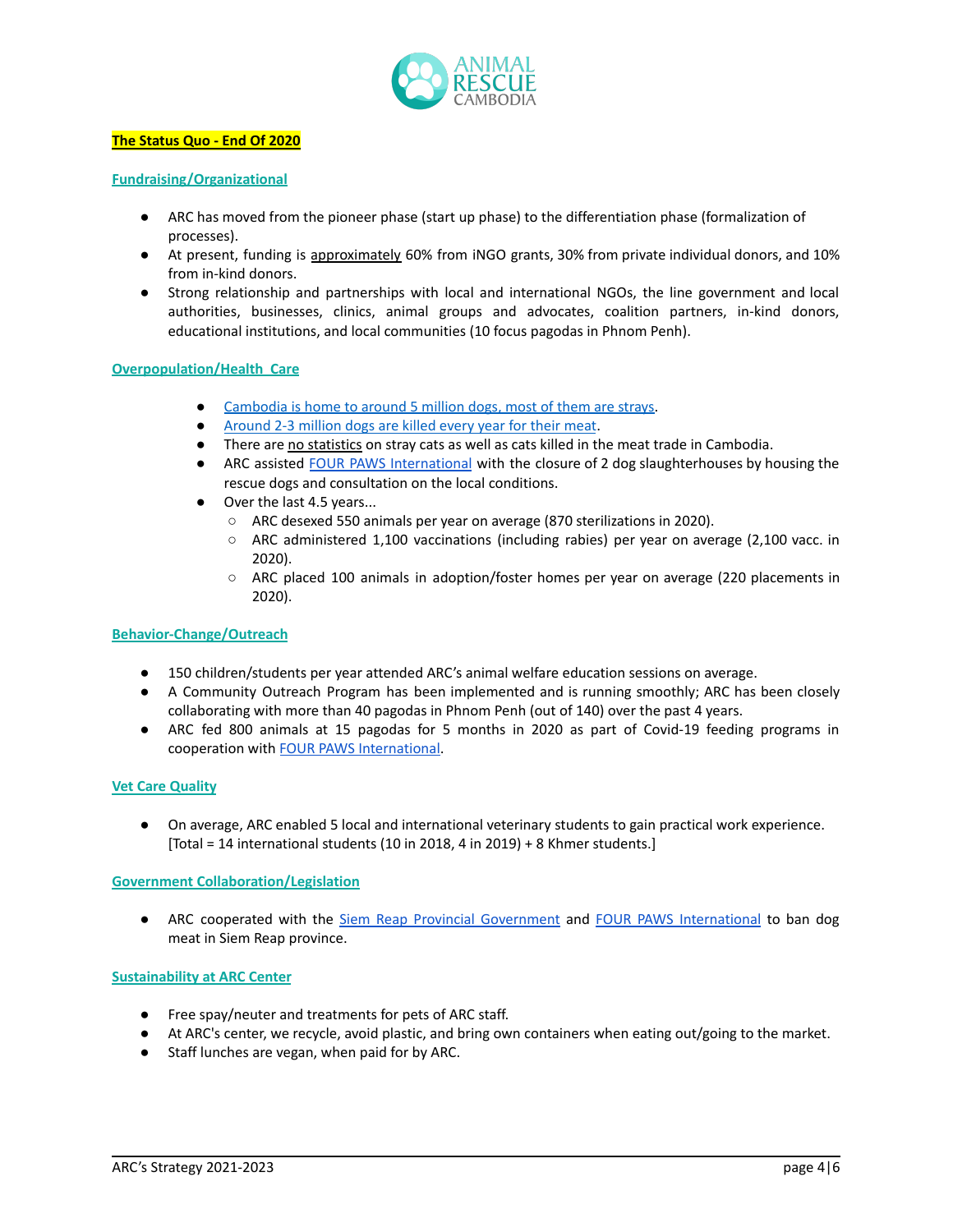

## **By the End of 2023**

## **Fundraising/Organizational**

- ARC has further developed and reached the integration phase (less dependency on Founder) and the association phase (self-organized teams).
- Build a stronger foundation for the organization, enabling it to fund overhead costs as well as 25% of projects without external grant support (increase revenues through different income such as merchandise, individual/private donations, clinic, partnerships, etc.). Ideally, the funding will shift towards 50% independent funding and 50% iNGO grants.
- Continue to find new international and local partners.
- Overcome the negative impacts of the Covid-pandemic of 2020/21, e.g. ability to carry out missions.
- Implement a longer-term employment strategy, including staff development plans and incentives.
- Become a member of international networks and coalitions, attend conferences and events.
- ARC continues to establish itself as a responsive and informed knowledge center for animal welfare in Cambodia among local and international organizations, media, and governments.

## **Overpopulation/Health Care**

- Spay/neuter at least 1,500 cats/dogs per year (125 a month)
	- Large-scale desexing programs in local communities/pagodas.
	- Subsidized spay/neuter for cats/dogs of disadvantaged groups.
- Administer at least 3,000 core vaccinations (including rabies) per year.
- Provide healthcare and refuge for at least 500 sick/injured animals.
- Place at least 200 animals in adoption/foster homes per year.
- Dogs
	- Contribute to the establishment of the government rabies program (started on 1 October 2020 with the [GDAHP](https://web.maff.gov.kh/?lang=en) of MAFF, the Ministry of [Education,](http://www.moeys.gov.kh/en/) and [Mission](http://www.missionrabies.com/) Rabies) to reduce the number of [800](https://www.pasteur.fr/en/research-journal/news/rabies-cambodia) [human](https://www.pasteur.fr/en/research-journal/news/rabies-cambodia) deaths per year due to rabies.
	- Collaborate with provincial and national governments to stop dog meat (without housing rescue dogs).
	- Combat TVT (dogs) through spay/neuter, sample collection (in collaboration with the University of Cambridge) and TVT treatments.
- Cats
	- Conduct a study on the number of stray cats in Cambodia, as well as cats killed for meat in Cambodia as the basis for further actions, e.g. desexing missions, combating cat meat hotspots.
	- $\circ$  Treating, desexing, housing, and rehoming cats with genetic eye disabilities (blind, deformity), so they are off the streets and cannot pass on these disorders to their offspring.
- Increase adoption-driven capacity and work within ARC's maximum capacity for care.